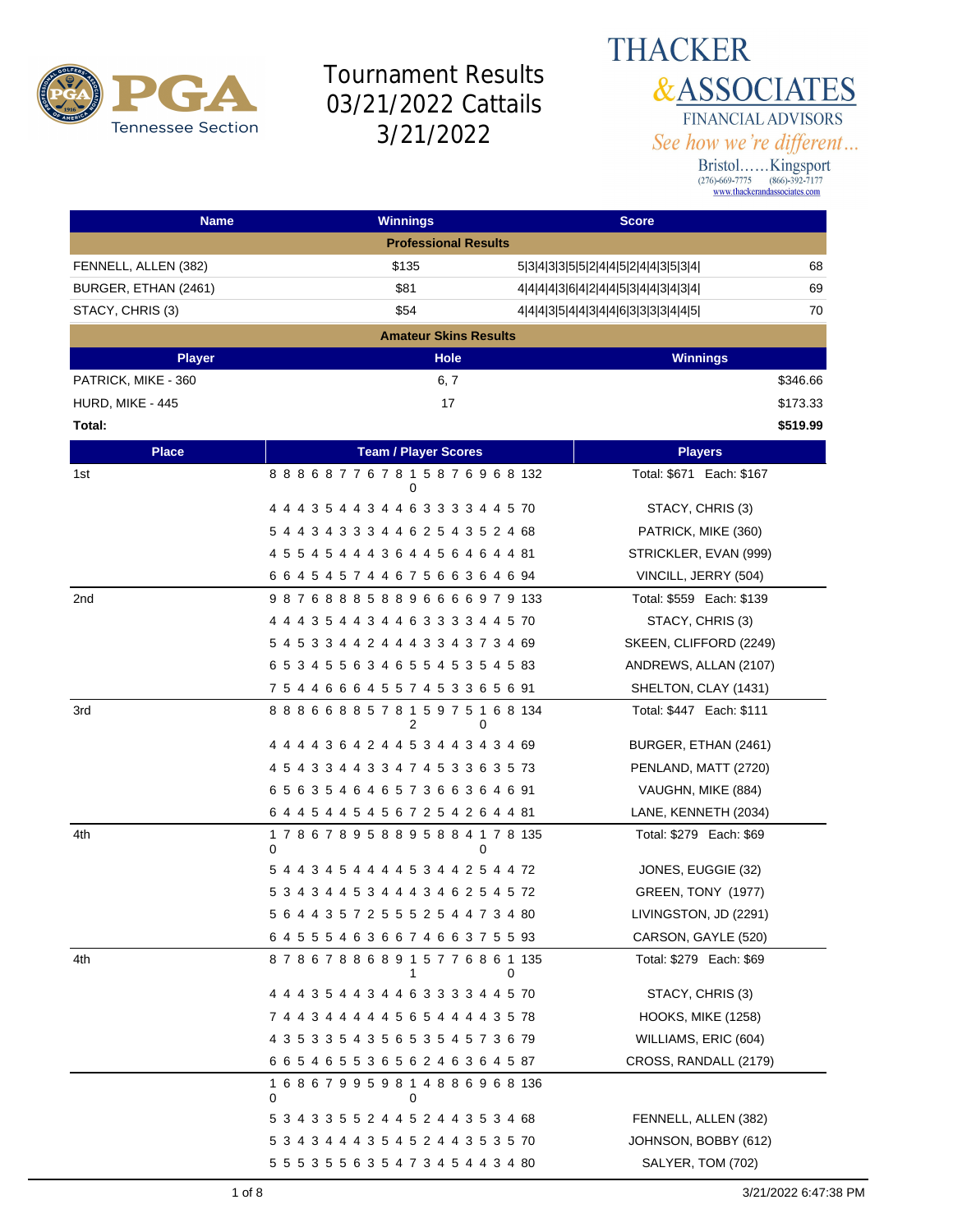

**THACKER &ASSOCIATES** FINANCIAL ADVISORS See how we're different...

| Place | <b>Team / Player Scores</b>                               | <b>Players</b>             |
|-------|-----------------------------------------------------------|----------------------------|
|       | 6 6 6 4 6 5 7 4 5 5 7 3 4 6 3 7 3 4 91                    | HAGY, DAVID (191)          |
|       | 888579859917876868136                                     |                            |
|       | 4 4 4 4 3 6 4 2 4 4 5 3 4 4 3 4 3 4 69                    | BURGER, ETHAN (2461)       |
|       | 6 5 4 2 4 4 6 3 5 6 6 4 4 4 3 5 3 4 78                    | SENTER, TOM (219)          |
|       | 6 4 4 4 5 5 4 4 5 5 5 5 4 4 3 4 4 5 80                    | SHANKS, CHAD (1272)        |
|       | 4 6 6 3 4 5 7 5 5 6 6 5 6 3 5 4 5 5 90                    | <b>SUMNER, JOHN (1855)</b> |
|       | 178679958814786978136<br>0<br>0                           |                            |
|       | 5 3 4 3 3 5 5 2 4 4 5 2 4 4 3 5 3 4 68                    | FENNELL, ALLEN (382)       |
|       | 6 4 4 3 4 4 4 3 5 4 5 2 3 4 4 4 4 4 71                    | HOLT, MICHAEL (2721)       |
|       | 5 4 4 3 4 5 5 4 4 4 6 4 4 5 4 5 4 4 78                    | COPAS, RANDALL (552)       |
|       | 6 5 6 3 5 5 5 4 4 5 5 5 5 4 3 7 4 5 86                    | BURCHFIELD, KEVIN (2364)   |
|       | 987789966815786968136<br>0                                |                            |
|       | 4 5 4 4 4 5 6 3 3 4 5 3 4 4 4 5 3 4 74                    | JONES, DYLAN (1516)        |
|       | 5 4 4 4 4 5 4 4 3 4 5 3 4 4 3 4 4 4 72                    | MARSHALL, JR. (122)        |
|       | 6 4 3 4 4 4 5 3 6 5 6 2 4 4 3 7 3 5 78                    | RIGGS, ARNOLD (979)        |
|       | 6 6 6 3 5 6 7 4 6 6 7 3 3 5 4 7 5 6 95                    | PARKS, STEVEN (2602)       |
|       | 177671157895886968137<br>00<br>1                          |                            |
|       | 5 3 4 3 3 5 5 2 4 4 5 2 4 4 3 5 3 4 68                    | FENNELL, ALLEN (382)       |
|       | 6 4 3 3 5 5 7 4 4 4 6 3 4 4 4 5 3 6 80                    | MCCALL, RON (79)           |
|       | 6 4 4 3 4 5 5 3 6 4 4 4 6 5 3 5 3 4 78                    | TIPTON, RICK (1657)        |
|       | 7 5 5 5 6 6 7 5 3 6 6 5 6 6 5 4 5 5 97                    | FISCHER, DAVID (1433)      |
|       | 188679958815887147137<br>0<br>0<br>O                      |                            |
|       | 5 3 4 3 3 5 5 2 4 4 5 2 4 4 3 5 3 4 68                    | FENNELL, ALLEN (382)       |
|       | 6 5 4 4 5 4 4 3 4 4 5 3 4 4 4 5 3 3 74                    | PALMER, HENRY (1737)       |
|       | 5 6 5 3 4 5 5 4 4 5 5 5 4 4 4 5 1 5 79                    | HURD, MIKE (445)           |
|       | 7 6 4 5 6 5 5 5 4 6 7 5 4 5 5 7 4 6 96                    | HUTTON, TOM (1873)         |
|       | 177678967815716168137<br>0<br>$0\qquad 0$<br>$\mathbf{0}$ |                            |
|       | 5 3 4 3 3 5 5 2 4 4 5 2 4 4 3 5 3 4 68                    | FENNELL, ALLEN (382)       |
|       | 6 5 5 3 5 4 4 5 4 6 5 3 4 6 3 5 4 4 81                    | PLEASANT, MARVIN (1079)    |
|       | 5 4 3 3 4 5 7 4 3 4 6 3 3 6 3 5 5 5 78                    | WHALEY, SCOTTIE (1298)     |
|       | 6 4 5 4 5 4 5 5 5 6 5 4 4 6 4 7 3 6 88                    | ROBERTS, STEVE (2709)      |
|       | 986798767816776979137<br>1                                |                            |
|       | 4 4 4 3 5 4 4 3 4 4 6 3 3 3 3 4 4 5 70                    | STACY, CHRIS (3)           |
|       | 5 4 3 4 5 4 3 5 6 4 6 3 4 4 3 5 5 4 77                    | PADGETT, CHARLIE (110)     |
|       | 7 5 3 4 5 5 6 3 3 6 5 3 4 5 4 7 3 5 83                    | WYATT, ZACH (2449)         |
|       | 6 5 5 5 4 5 6 4 5 4 6 4 5 6 4 7 5 6 92                    | MILLER, RANDY (2719)       |
|       | 988598877816776889138<br>0                                |                            |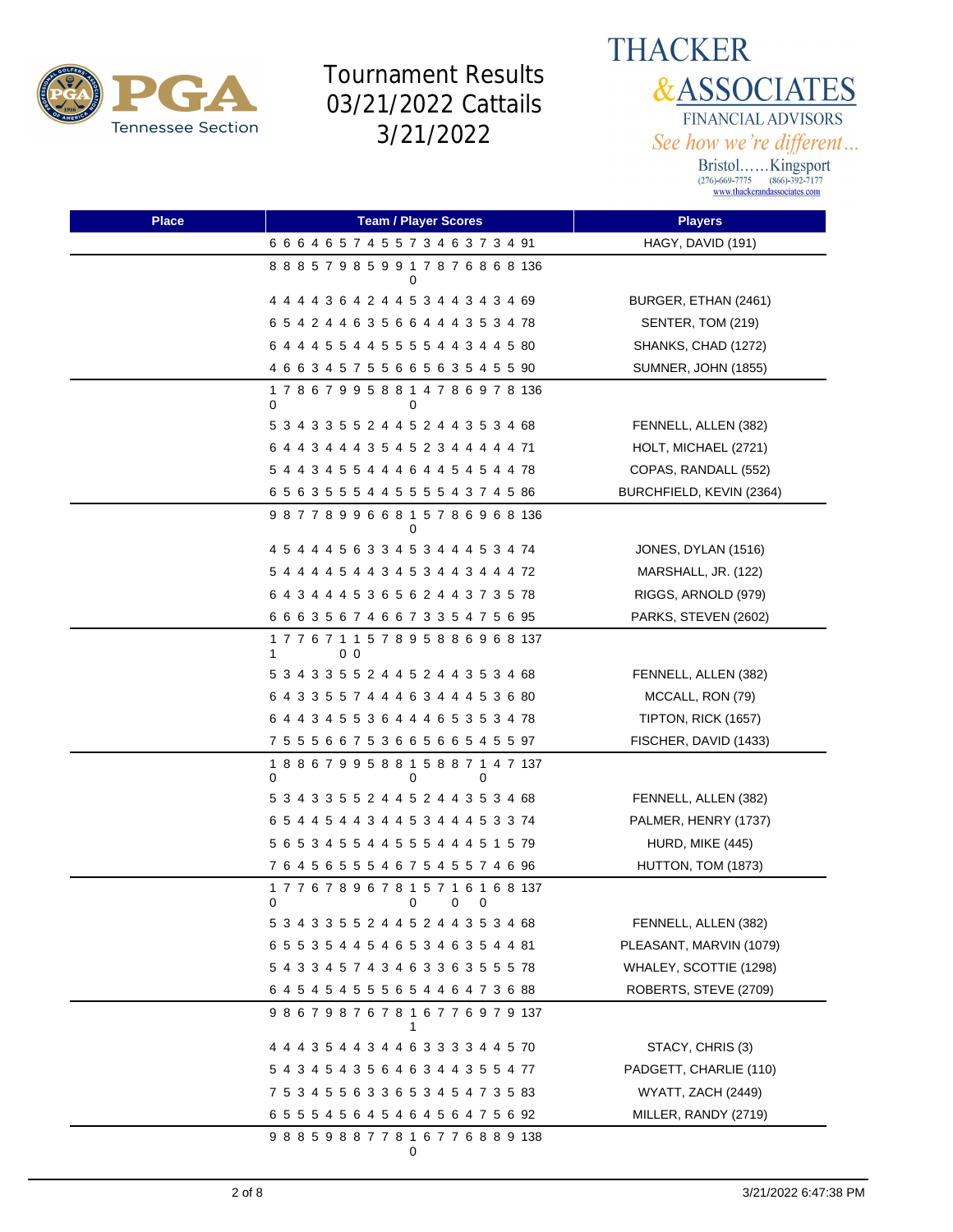



| <b>Place</b> | <b>Team / Player Scores</b>                            | <b>Players</b>         |
|--------------|--------------------------------------------------------|------------------------|
|              | 4 4 4 3 5 4 4 3 4 4 6 3 3 3 3 4 4 5 70                 | STACY, CHRIS (3)       |
|              | 5 4 4 4 4 5 4 4 3 4 5 3 4 4 3 4 4 4 72                 | MARSHALL, JR. (122)    |
|              | 6 4 6 2 5 4 4 4 5 5 6 3 4 4 4 5 4 6 81                 | REBMANN, BOB (1984)    |
|              | 5 5 4 3 5 6 6 4 6 5 5 4 5 6 4 7 4 6 90                 | THOMAS, KENNETH (1952) |
|              | 1 8 8 7 8 9 1 5 7 7 1 5 8 7 7 9 6 7 138<br>0<br>0<br>0 |                        |
|              | 4 5 4 4 4 5 6 3 3 4 5 3 4 4 4 5 3 4 74                 | JONES, DYLAN (1516)    |
|              | 6 4 4 3 4 4 4 2 4 3 6 2 4 3 3 4 5 3 68                 | BIBLE, BODDIE (1648)   |
|              | 6 4 5 4 4 5 6 3 4 4 5 5 6 6 4 5 3 4 83                 | BALLARD, MATT (2343)   |
|              | 7 5 6 4 5 6 6 3 6 6 7 4 6 5 5 7 5 6 99                 | CRAWFORD, JACOB (2130) |
|              | 178679958814886169138<br>0<br>0<br>0                   |                        |
|              | 5 3 4 3 3 5 5 2 4 4 5 2 4 4 3 5 3 4 68                 | FENNELL, ALLEN (382)   |
|              | 5 4 5 3 4 4 4 3 4 4 5 3 4 4 4 5 3 5 73                 | HENDRIX, ALAN (516)    |
|              | 7 5 4 4 5 5 6 4 6 4 6 2 4 4 3 5 5 5 84                 | BLEDSOE, MIKE (2497)   |
|              | 7 6 6 5 5 6 7 3 4 6 7 3 4 4 3 7 3 6 92                 | FERRELL, DAVE (2201)   |
|              | 987699968816776959138                                  |                        |
|              | 4 4 4 3 5 4 4 3 4 4 6 3 3 3 3 4 4 5 70                 | STACY, CHRIS (3)       |
|              | 5 4 3 3 5 5 5 3 4 4 5 3 4 5 3 5 5 4 75                 | DUTTON, JOE (2713)     |
|              | 5 6 5 3 4 5 5 4 4 5 5 5 4 4 4 5 1 5 79                 | HURD, MIKE (445)       |
|              | 76456564667445575698                                   | SALYERS, WALTER (2714) |
|              | 988789958896886968139                                  |                        |
|              | 4 4 4 4 3 6 4 2 4 4 5 3 4 4 3 4 3 4 69                 | BURGER, ETHAN (2461)   |
|              | 5 4 4 3 5 4 6 3 4 6 4 3 5 5 4 7 4 5 81                 | CARSON, STEVE (3551)   |
|              | 6 5 4 4 5 5 5 4 4 4 5 3 5 5 3 5 4 4 80                 | GREGG, BILLY (2088)    |
|              | 6 6 4 4 5 6 6 3 6 5 5 3 4 4 3 6 3 5 84                 | BURLESON, GREG (8756)  |
|              | 187679958816886168139<br>0<br>0<br>0                   |                        |
|              | 4 4 4 4 3 6 4 2 4 4 5 3 4 4 3 4 3 4 69                 | BURGER, ETHAN (2461)   |
|              | 6 4 3 3 4 5 5 3 5 4 6 3 4 4 3 6 3 5 76                 | JACKSON, BOBBY (2705)  |
|              | 6 5 5 4 4 5 5 3 4 5 5 4 4 6 3 6 4 4 82                 | GOTT, JIM (395)        |
|              | 6 6 4 3 4 4 5 4 4 5 7 3 6 5 4 7 5 6 88                 | MAGGARD, ARCHIE (1396) |
|              | 1 8 7 6 8 8 8 6 8 8 1 6 8 9 5 9 7 8 139<br>0<br>0      |                        |
|              | 5 4 4 3 4 5 4 4 4 4 5 3 4 4 2 5 4 4 72                 | JONES, EUGGIE (32)     |
|              | 5 4 3 4 5 4 5 3 4 5 5 3 4 5 4 4 3 4 74                 | MCPEEK, GLEN (1012)    |
|              | 5 6 6 3 4 5 5 3 6 4 5 5 5 5 3 6 4 4 84                 | WARD, CECIL (46)       |
|              | 7 5 4 4 5 4 4 3 6 4 5 4 5 6 4 6 4 6 86                 | PARNELL, PHIL (2649)   |
|              | 178678158815886178140<br>0<br>0<br>1<br>0              |                        |
|              | 5 3 4 3 3 5 5 2 4 4 5 2 4 4 3 5 3 4 68                 | FENNELL, ALLEN (382)   |
|              | 5 4 4 3 4 4 5 3 4 4 6 4 6 4 3 5 4 4 76                 | MILLER, RANDY (2234)   |
|              | 6 4 4 3 5 4 6 3 5 6 7 3 4 4 3 7 4 6 84                 | STOUT, GARY (260)      |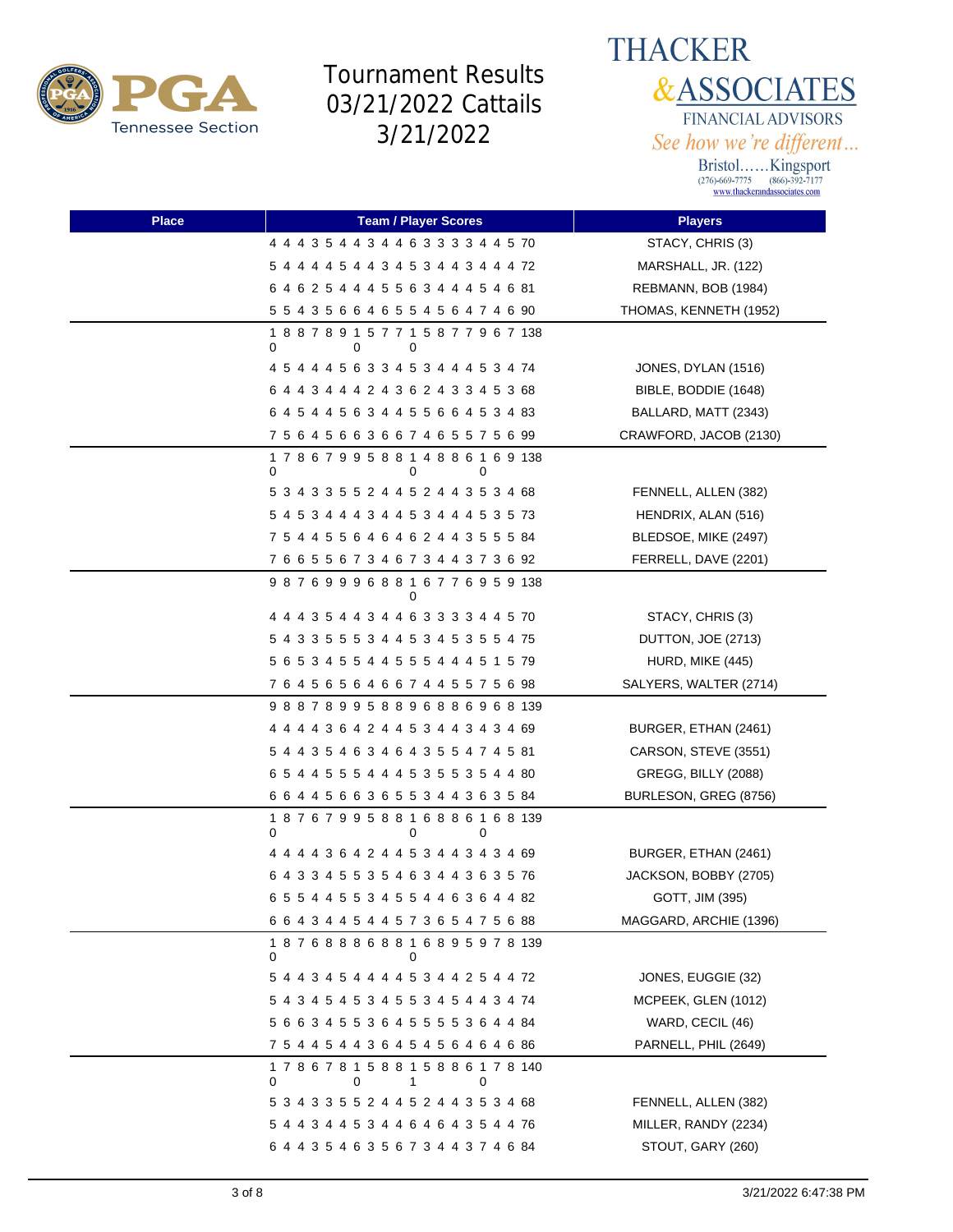



| <b>Place</b> | <b>Team / Player Scores</b>               | <b>Players</b>           |
|--------------|-------------------------------------------|--------------------------|
|              | 5 5 6 4 4 6 6 4 5 5 6 4 6 5 4 7 4 5 91    | LEWIS, EDDIE (2357)      |
|              | 998589989816875958140                     |                          |
|              | 5 4 4 3 4 5 4 4 4 4 5 3 4 4 2 5 4 4 72    | JONES, EUGGIE (32)       |
|              | 4 5 4 3 5 6 7 4 5 5 5 3 4 3 3 4 3 5 78    | MOORE, JEFF (285)        |
|              | 5 5 5 2 4 6 5 4 5 5 7 3 4 6 3 6 2 5 82    | FOSS, DJ (2710)          |
|              | 7 5 4 4 4 4 5 4 5 4 6 3 5 4 5 6 3 4 82    | HENSLEY, ROGER (732)     |
|              | 9 9 8 7 7 9 8 5 8 9 9 6 8 9 6 9 6 8 140   |                          |
|              | 4 4 4 4 3 6 4 2 4 4 5 3 4 4 3 4 3 4 69    | BURGER, ETHAN (2461)     |
|              | 6 5 5 3 5 4 4 5 4 6 5 3 4 6 3 5 4 4 81    | PLEASANT, MARVIN (1079)  |
|              | 5 5 4 5 4 5 5 3 5 5 4 3 5 5 4 7 3 5 82    | RICHARDSON, BRYAN (2697) |
|              | 76546655657466574599                      | GALLOWAY, GEORGE (343)   |
|              | 996689167815877177140<br>0<br>0<br>1      |                          |
|              | 4 5 4 4 4 5 6 3 3 4 5 3 4 4 4 5 3 4 74    | JONES, DYLAN (1516)      |
|              | 5 4 3 4 4 5 6 4 5 4 5 2 4 3 3 5 4 3 73    | JONES, MICKEY (1046)     |
|              | 6 6 3 3 4 4 5 5 4 5 6 3 4 5 4 5 5 4 81    | RINER, KINNITH (519)     |
|              | 6 6 5 3 5 5 6 3 6 5 5 3 5 6 4 7 4 5 89    | KRANTZ, ROGER (648)      |
|              | 187681967816875168140<br>0<br>0<br>1<br>0 |                          |
|              | 5 4 4 3 4 5 4 4 4 4 5 3 4 4 2 5 4 4 72    | JONES, EUGGIE (32)       |
|              | 6 4 3 3 4 5 5 3 3 5 5 3 4 3 3 5 4 4 72    | SMITH, CHRIS B (2083)    |
|              | 6 6 4 4 5 5 7 3 5 5 5 3 5 5 3 5 3 4 83    | CLICK, CHRIS (2712)      |
|              | 7 6 5 4 6 6 7 5 6 4 5 4 6 6 3 7 3 4 94    | ALDRIDGE, NORMAN (1625)  |
|              | 986789166816797968140<br>0<br>1           |                          |
|              | 4 5 4 4 4 5 6 3 3 4 5 3 4 4 4 5 3 4 74    | JONES, DYLAN (1516)      |
|              | 5 4 3 4 5 4 5 3 4 5 5 3 4 5 4 4 3 4 74    | MCPEEK, GLEN (1012)      |
|              | 5 4 3 3 4 5 7 4 3 4 6 3 3 6 3 5 5 5 78    | WHALEY, SCOTTIE (1298)   |
|              | 7 4 5 5 5 6 6 4 6 5 6 3 5 5 5 5 4 6 92    | HALE, JOEY (1845)        |
|              | 897789969895866169140                     |                          |
|              | 4 4 4 4 4 6 4 3 6 4 5 2 4 4 3 6 4 4 75    | FOSTER, TODD (13)        |
|              | 4 5 4 4 5 4 5 3 4 4 4 5 6 3 3 6 3 6 78    | PEEPLES, BOB (2273)      |
|              | 6 6 3 3 4 5 7 3 6 4 5 3 4 3 4 5 4 5 80    | IYER, SURESH (2180)      |
|              | 7 5 5 4 4 5 5 4 5 4 5 3 6 3 3 6 3 6 83    | DIXON, JONATHAN (2362)   |
|              | 999889858815985967140                     |                          |
|              | 4 4 4 4 3 6 4 2 4 4 5 3 4 4 3 4 3 4 69    | BURGER, ETHAN (2461)     |
|              | 6 5 5 4 5 4 4 3 4 4 5 3 5 4 2 6 3 3 75    | FISHER, FRED (998)       |
|              | 5 6 5 4 5 5 6 3 5 5 7 2 5 5 3 5 4 5 85    | ORREN, DEAN (1002)       |
|              | 6 5 5 4 6 5 6 3 4 6 5 4 5 5 3 5 5 4 86    | DRAKOS, NICK (2646)      |
|              | 987618779816776979141<br>0<br>1           |                          |
|              | 4 4 4 3 5 4 4 3 4 4 6 3 3 3 3 4 4 5 70    | STACY, CHRIS (3)         |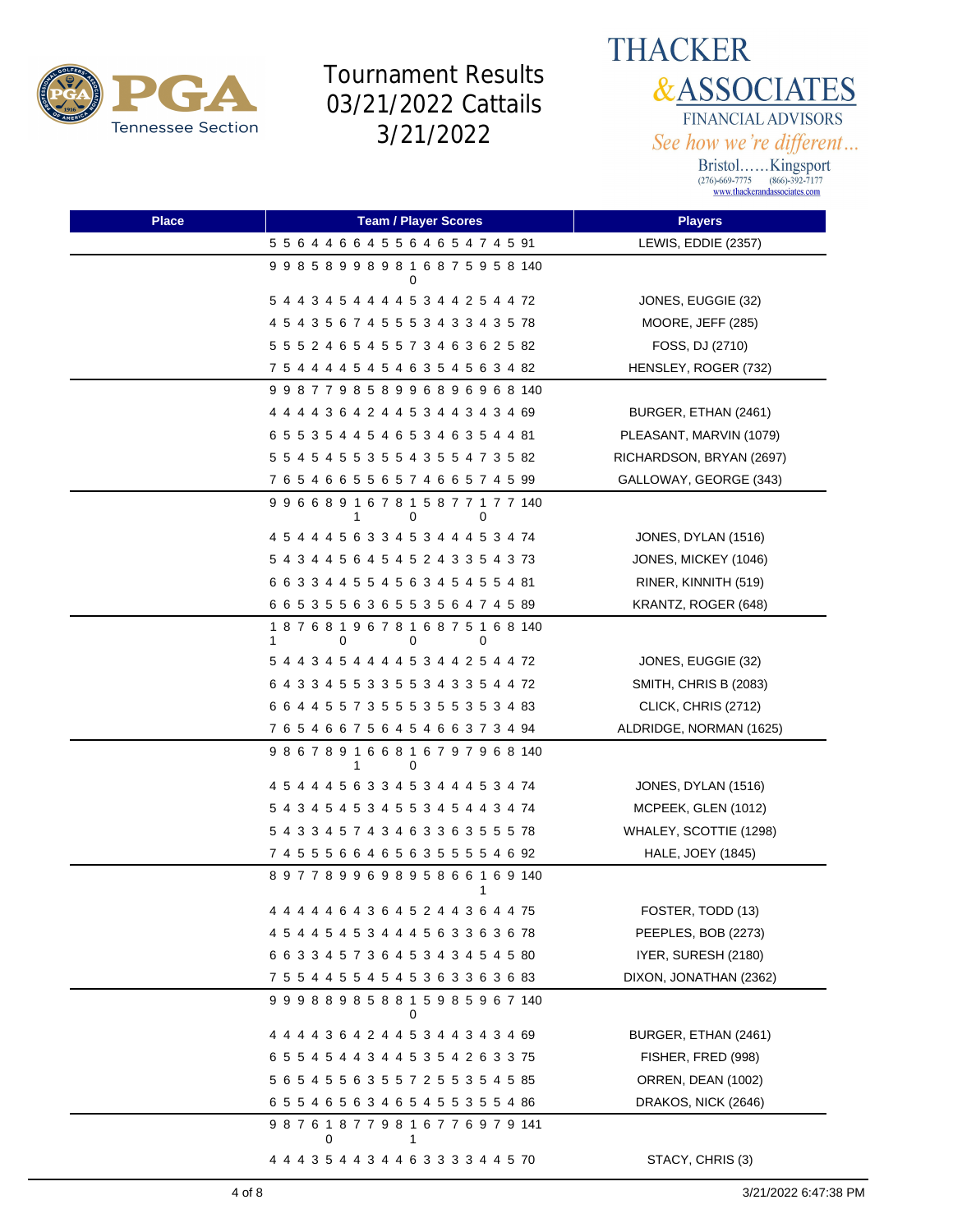

**THACKER &ASSOCIATES** FINANCIAL ADVISORS See how we're different...

| <b>Place</b> | <b>Team / Player Scores</b>                                  | <b>Players</b>            |
|--------------|--------------------------------------------------------------|---------------------------|
|              | 5 4 3 4 5 4 3 5 6 4 6 3 4 4 3 5 5 4 77                       | PADGETT, CHARLIE (110)    |
|              | 7 6 4 3 5 6 7 4 5 6 5 4 5 4 4 7 5 6 93                       | <b>MANIS, JOHN (1463)</b> |
|              | 7 5 4 5 5 6 5 4 5 4 6 3 6 6 3 7 3 5 89                       | NOTTINGHAM, DELL (1754)   |
|              | 998788168894886168141<br>0<br>1                              |                           |
|              | 4 4 4 4 4 6 4 3 6 4 5 2 4 4 3 6 4 4 75                       | FOSTER, TODD (13)         |
|              | 5 5 4 3 4 5 6 4 4 5 5 2 4 4 3 5 3 4 75                       | NIDIFFER, ROGER (3040)    |
|              | 5 6 4 4 5 4 7 3 4 5 4 4 5 6 3 7 4 4 84                       | RIGGS, MICHAEL (2711)     |
|              | 5 6 4 4 5 4 7 4 5 4 7 3 5 5 3 6 3 5 85                       | BROOKS, ALLEN (10)        |
|              | 1 7 7 6 8 1 1 5 8 8 1 5 8 8 6 1 7 8 141<br>0<br>00<br>0<br>0 |                           |
|              | 5 3 4 3 3 5 5 2 4 4 5 2 4 4 3 5 3 4 68                       | FENNELL, ALLEN (382)      |
|              | 5 4 3 3 5 5 5 3 4 4 5 3 4 5 3 5 5 4 75                       | DUTTON, JOE (2713)        |
|              | 7 6 4 3 5 6 5 3 4 4 5 3 6 4 5 7 4 5 86                       | FRANKLIN, SCOTT (1527)    |
|              | 5 6 4 3 5 5 6 4 6 5 7 5 5 6 5 6 4 5 92                       | REED, JERRY (1263)        |
|              | 986789967895886169141<br>з                                   |                           |
|              | 4 4 4 4 4 6 4 3 6 4 5 2 4 4 3 6 4 4 75                       | FOSTER, TODD (13)         |
|              | 7 4 3 3 4 4 5 3 4 5 5 3 4 4 3 7 3 5 76                       | JONES, DANNY (703)        |
|              | 7 5 3 4 5 5 6 3 3 6 5 3 4 5 4 7 3 5 83                       | WYATT, ZACH (2449)        |
|              | 5 4 4 4 6 5 6 4 6 4 4 5 5 6 4 7 3 5 87                       | VINCILL, GREG (2146)      |
|              | 178689878815885179141<br>0<br>0<br>0                         |                           |
|              | 5 4 4 3 4 5 4 4 4 4 5 3 4 4 2 5 4 4 72                       | JONES, EUGGIE (32)        |
|              | 5 3 4 3 4 4 4 3 5 4 5 2 4 4 3 5 3 5 70                       | JOHNSON, BOBBY (612)      |
|              | 7 6 4 4 5 5 6 5 4 5 5 3 5 4 3 6 5 5 87                       | FRAZIER, TED (489)        |
|              | 6 6 6 4 5 6 5 4 5 5 7 3 4 5 4 5 4 6 90                       | DUQUETTE, DAN (2577)      |
|              | 987681958816786979141<br>0<br>1                              |                           |
|              | 4 4 4 4 3 6 4 2 4 4 5 3 4 4 3 4 3 4 69                       | BURGER, ETHAN (2461)      |
|              | 5 4 3 3 5 5 5 3 4 5 6 3 3 4 3 5 4 6 76                       | HATCHER, JIMMY (2248)     |
|              | 7 6 4 3 5 6 5 3 4 4 5 3 6 4 5 7 4 5 86                       | FRANKLIN, SCOTT (1527)    |
|              | 7 6 4 5 6 6 6 5 4 4 7 5 5 5 5 6 4 5 95                       | MCDAVID, NATHAN (2718)    |
|              | 188788968916777878142<br>0                                   |                           |
|              | 4 4 4 3 5 4 4 3 4 4 6 3 3 3 3 4 4 5 70                       | STACY, CHRIS (3)          |
|              | 6 5 4 4 4 4 5 3 4 5 5 4 4 4 4 4 4 5 78                       | LUCAS, KEN (588)          |
|              | 6 4 5 5 4 6 7 3 5 5 7 3 4 4 4 5 3 4 84                       | TERRY, BRIAN (2696)       |
|              | 7 6 5 4 6 5 5 5 6 6 7 5 4 5 4 6 4 4 94                       | JOHNSON, MIKE (574)       |
|              | 188788967896896177142<br>0                                   |                           |
|              | 5 4 4 3 4 5 4 4 4 4 5 3 4 4 2 5 4 4 72                       | JONES, EUGGIE (32)        |
|              | 5 4 4 4 4 4 5 4 3 4 4 3 4 5 4 6 5 3 75                       | SPEAKS, DAVID (632)       |
|              | 5 5 5 5 6 4 5 4 4 5 7 3 5 5 4 7 3 4 86                       | WILLIAMS, MYRON (1200)    |
|              | 65446562667456575695                                         | SCHULTE, TOM (2187)       |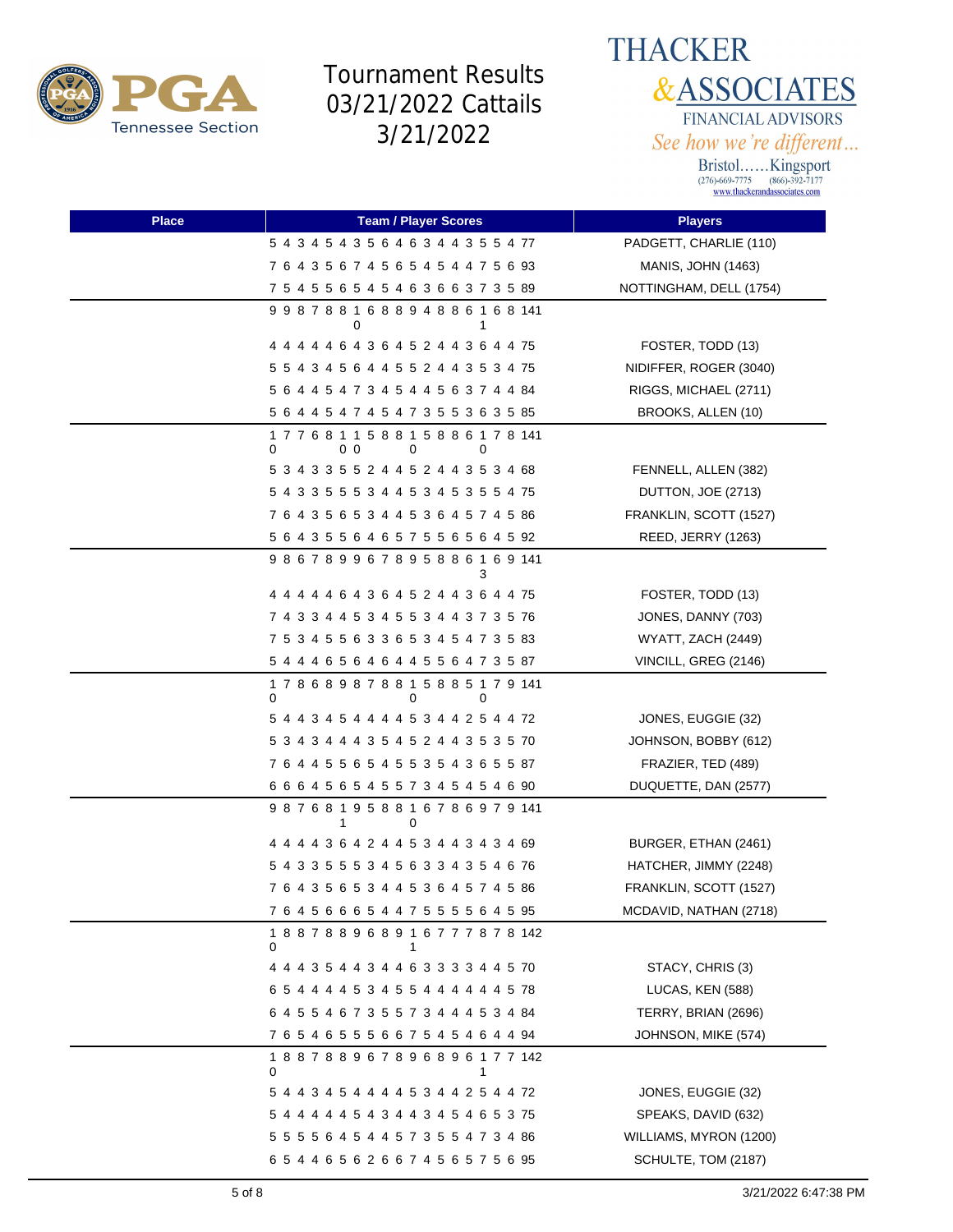

**THACKER &ASSOCIATES** FINANCIAL ADVISORS See how we're different...

| <b>Place</b> | <b>Team / Player Scores</b>            | <b>Players</b>        |
|--------------|----------------------------------------|-----------------------|
|              | 988789868915986178143<br>0<br>0        |                       |
|              | 4 4 4 4 4 6 4 3 6 4 5 2 4 4 3 6 4 4 75 | FOSTER, TODD (13)     |
|              | 5 4 4 5 4 4 6 3 5 5 6 5 6 4 4 5 4 4 83 | THELEN, BRAD (109)    |
|              | 6 6 4 5 4 5 4 3 4 5 5 3 6 5 4 5 3 5 82 | MCPHERSON, TROY (29)  |
|              | 5 6 5 3 5 6 5 4 4 5 7 3 5 4 3 7 4 5 86 | OLIVER, DAVID (1857)  |
|              | 178699878816885188143<br>0<br>0<br>0   |                       |
|              | 5 4 4 3 4 5 4 4 4 4 5 3 4 4 2 5 4 4 72 | JONES, EUGGIE (32)    |
|              | 5 6 4 3 5 4 5 3 4 5 5 4 4 4 3 6 4 4 78 | ROSE, DON (2349)      |
|              | 5 3 5 4 5 5 4 4 6 4 7 4 5 5 4 5 4 4 83 | FLETCHER, MIKE (2599) |
|              | 6 5 5 3 5 5 5 5 4 4 5 3 6 6 4 7 4 5 87 | BREWER, FRANK (1932)  |
|              | 988698968717777881143<br>0<br>1        |                       |
|              | 4 4 4 3 5 4 4 3 4 4 6 3 3 3 3 4 4 5 70 | STACY, CHRIS (3)      |
|              | 6 5 4 4 4 4 5 3 4 5 5 4 4 4 4 4 4 5 78 | LUCAS, KEN (588)      |
|              | 5 5 4 4 5 5 6 4 4 3 6 4 4 5 5 6 5 6 86 | ARNOLD, REX (1949)    |
|              | 54635564667566575697                   | BANKS, BRUCE (2558)   |
|              | 988688969816886178143<br>0             |                       |
|              | 4 4 4 4 4 6 4 3 6 4 5 2 4 4 3 6 4 4 75 | FOSTER, TODD (13)     |
|              | 6 5 4 2 4 4 6 3 5 6 6 4 4 4 3 5 3 4 78 | SENTER, TOM (219)     |
|              | 5 4 5 4 5 4 7 3 5 4 6 4 4 5 4 5 4 5 83 | LAWSON, RAY (141)     |
|              | 7 5 5 5 4 5 5 4 4 5 6 4 4 5 5 6 5 6 90 | JOHNSON, JOEY (2717)  |
|              | 189718968816995967144<br>0<br>0<br>0   |                       |
|              | 5 4 4 4 5 4 5 3 4 5 5 3 6 5 3 4 4 5 78 | BENTLEY, BRYAN (1623) |
|              | 6 5 5 4 5 4 4 3 4 4 5 3 5 4 2 6 3 3 75 | FISHER, FRED (998)    |
|              | 5 4 5 4 5 4 7 3 5 4 6 4 4 5 4 5 4 5 83 | LAWSON, RAY (141)     |
|              | 6 6 5 3 5 5 6 3 5 4 7 4 5 6 3 5 3 4 85 | JONES, MARTY (249)    |
|              | 888799969915885178144<br>0<br>1        |                       |
|              | 4 4 4 4 4 6 4 3 6 4 5 2 4 4 3 6 4 4 75 | FOSTER, TODD (13)     |
|              | 7 4 5 4 5 5 5 3 4 5 5 3 5 4 3 6 4 6 83 | GENTRY, STEVE (34)    |
|              | 5 5 4 3 5 4 6 3 5 6 7 3 4 5 3 5 3 4 80 | SMITH, BOB (863)      |
|              | 4 5 4 4 5 6 7 3 5 6 6 4 6 6 2 7 4 4 88 | COOK, RON (1555)      |
|              | 988798158196886879144<br>0<br>1        |                       |
|              | 5 4 4 4 5 4 5 3 4 5 5 3 6 5 3 4 4 5 78 | BENTLEY, BRYAN (1623) |
|              | 4 4 4 4 4 4 5 2 4 6 4 3 3 4 4 4 3 4 70 | MASHBURN, JIM (2678)  |
|              | 6 4 4 3 5 5 5 4 4 6 5 3 5 4 3 7 4 5 82 | GODSEY, NATHAN (2029) |
|              | 76456654567555474697                   | SMITH, PARKER (2152)  |
|              | 989889958816987878144<br>0             |                       |
|              | 4 4 4 4 3 6 4 2 4 4 5 3 4 4 3 4 3 4 69 | BURGER, ETHAN (2461)  |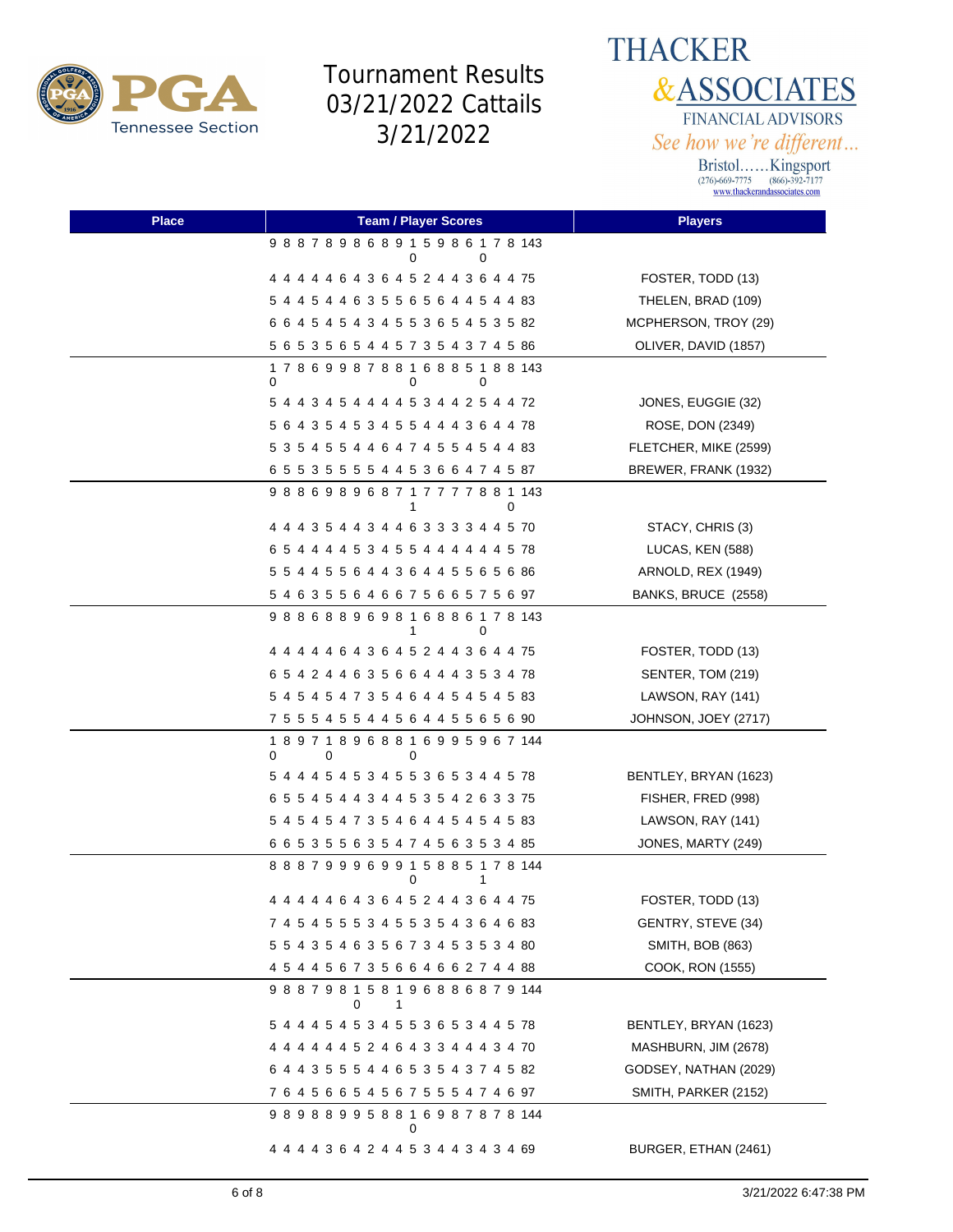



| <b>Place</b> | <b>Team / Player Scores</b>                                  | <b>Players</b>            |
|--------------|--------------------------------------------------------------|---------------------------|
|              | 5 6 5 5 5 5 6 3 6 5 7 5 6 4 4 4 4 5 90                       | BASKETTE, THOMAS (1080)   |
|              | 6 4 5 4 5 4 5 3 4 4 5 3 5 5 4 7 4 4 81                       | KIMBERLIN, DON (518)      |
|              | 7 6 5 5 5 6 7 4 4 6 6 5 6 6 5 7 5 6 101                      | MACK, SHAUN (2232)        |
|              | 9 8 8 7 8 1 9 6 1 8 9 5 7 8 7 1 6 8 145<br>0<br>2<br>0       |                           |
|              | 4 4 4 4 4 6 4 3 6 4 5 2 4 4 3 6 4 4 75                       | FOSTER, TODD (13)         |
|              | 5 4 5 3 5 5 5 3 6 5 4 4 3 4 5 6 3 4 79                       | GLOVER, HAROLD (771)      |
|              | 6 5 4 4 4 6 5 5 4 4 5 3 4 4 4 6 3 4 80                       | SMITH, CHRIS A (2082)     |
|              | 7 5 6 5 5 5 6 4 6 6 6 4 4 6 5 7 5 5 97                       | SALYERS, LEE (2012)       |
|              | 187799168196796978145<br>0<br>0<br>0                         |                           |
|              | 5 4 4 4 5 4 5 3 4 5 5 3 6 5 3 4 4 5 78                       | BENTLEY, BRYAN (1623)     |
|              | 5 4 4 3 4 5 5 3 4 5 4 4 3 4 3 5 3 4 72                       | BURLESON, GARY (1622)     |
|              | 6 4 3 4 6 5 5 3 5 5 5 3 4 5 4 5 4 6 82                       | JONES, SCOTT (129)        |
|              | 6 6 6 4 5 5 7 4 6 5 7 4 6 6 3 5 4 4 93                       | <b>BERRY, JEFF (1603)</b> |
|              | 9 1 8 6 9 9 9 6 7 9 1 6 8 8 7 1 6 8 145<br>0<br>0<br>0       |                           |
|              | 4 5 4 4 4 5 6 3 3 4 5 3 4 4 4 5 3 4 74                       | JONES, DYLAN (1516)       |
|              | 5 5 4 3 5 6 4 3 6 5 7 3 5 6 5 5 3 4 84                       | BURTON, RON (1529)        |
|              | 5 6 4 3 5 4 5 5 4 5 5 4 4 4 3 5 3 5 79                       | <b>HALL, PAT (758)</b>    |
|              | 6 5 4 5 6 5 6 4 6 5 6 4 5 5 4 6 4 5 91                       | TOLLEY, BILL (1860)       |
|              | 1 7 8 6 9 8 1 6 8 1 1 5 9 8 6 9 7 9 145<br>0<br>0<br>00      |                           |
|              | 5 4 4 4 5 4 5 3 4 5 5 3 6 5 3 4 4 5 78                       | BENTLEY, BRYAN (1623)     |
|              | 6 3 5 3 4 6 6 3 5 5 5 2 5 4 3 5 4 5 79                       | MANUEL, CHRIS (2573)      |
|              | 5 6 4 3 5 4 5 5 4 5 5 4 4 4 3 5 3 5 79                       | <b>HALL, PAT (758)</b>    |
|              | 766566656676665754105                                        | PETERSEN, ROBERT (2716)   |
|              | 188798968816196869146<br>0<br>1<br>0                         |                           |
|              | 5 4 4 4 5 4 5 3 4 5 5 3 6 5 3 4 4 5 78                       | BENTLEY, BRYAN (1623)     |
|              | 5 4 5 4 5 5 4 3 5 4 6 3 5 5 4 4 3 6 80                       | WILLIAMS, THEO (2506)     |
|              | 6 5 4 4 5 5 6 4 5 5 7 3 5 4 3 5 3 4 83                       | ELKINS, LARRY (1278)      |
|              | 5 5 5 3 4 4 6 4 4 4 7 4 6 5 4 7 3 5 85                       | SKEENS, WALT (2785)       |
|              | 1 7 8 7 8 1 1 6 8 9 1 4 8 8 6 1 8 8 146<br>00<br>0<br>0<br>1 |                           |
|              | 4 4 4 4 4 6 4 3 6 4 5 2 4 4 3 6 4 4 75                       | FOSTER, TODD (13)         |
|              | 6 3 5 3 4 6 6 3 5 5 5 2 5 4 3 5 4 5 79                       | MANUEL, CHRIS (2573)      |
|              | 6 5 4 5 4 5 7 4 4 5 6 3 4 4 3 6 5 4 84                       | BALLARD, EDDIE (2345)     |
|              | 6 6 6 4 6 5 6 4 4 5 6 5 5 5 5 6 4 6 94                       | BEAR, MAX (594)           |
|              | 997691167817786178147<br>10<br>0<br>2                        |                           |
|              | 4 5 4 4 4 5 6 3 3 4 5 3 4 4 4 5 3 4 74                       | JONES, DYLAN (1516)       |
|              | 5 5 3 3 5 6 5 4 5 5 6 5 5 4 3 7 4 5 85                       | EADS, MARTY (1192)        |
|              | 5 4 5 3 5 6 5 4 4 4 5 4 3 5 3 7 5 4 81                       | MULLINS, LEROY (458)      |
|              | 6 6 6 4 6 6 7 3 5 5 6 4 5 6 5 7 5 6 98                       | MULLINS, FRANK (302)      |